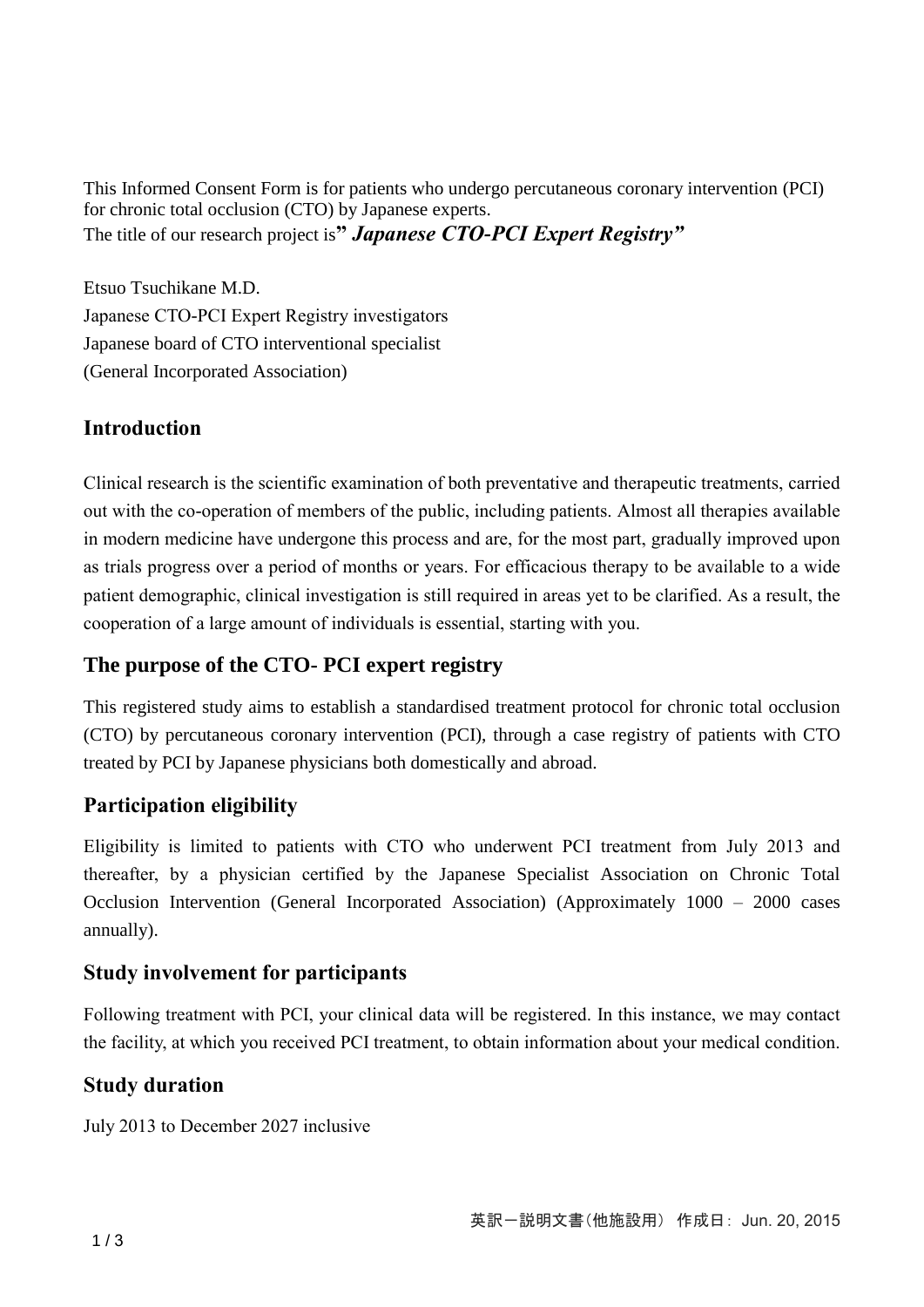# **Ethics**

This registered study is an investigator-initiated, multi-centre study of PCI treatment for patients with CTO, undertaken with the cooperation of approximately 30 expert Japanese physicians, under the coordinating research body, the Japanese Specialist Association on Chronic Total Occlusion Intervention (General Incorporated Association). This study, to be conducted with patient welfare as first priority, is in adherence with the internationally recognised Declaration of Helsinki guidelines regarding ethical principles for medical research involving human subjects, and Japanese ethical guidelines for clinical and epidemiological studies.

# **Your personal information**

Information about participating patients in this registered study (e.g. the patient's name) will be stored by the research administrator under strict safeguards. The results of this study will be provided to other organisations; however the utmost care will be taken to prevent the disclosure of personal information.

### **Announcement of results**

The results of this trial will be announced publicly (e.g. to academic societies). However, any information leading to the possible identification of participants will not be released.

# **Sources of funding and conflict of interest**

Conflict of interest refers to a position of vested interest that influences the outcomes of research, may it be financial, personal or otherwise. Funding for this study includes membership dues and medical-related corporate donations to the coordinating research body; however in no way does this affect the planning, implementation or the announcement of results for this study.

# **Patent rights**

In the instance where the outcomes of this study result in the acquisition of a patent, such rights will belong to the coordinating research body.

# **Secondary utilisation of data**

In the instance where further research is established based on the results of this study (data from participants), the ethical compliance of the new research body will be investigated. Furthermore, the objectives, methods and other details of the new study will be publicised on the website of the coordinating research body (see below). For those who do not wish for their data to be utilised, we require your notification.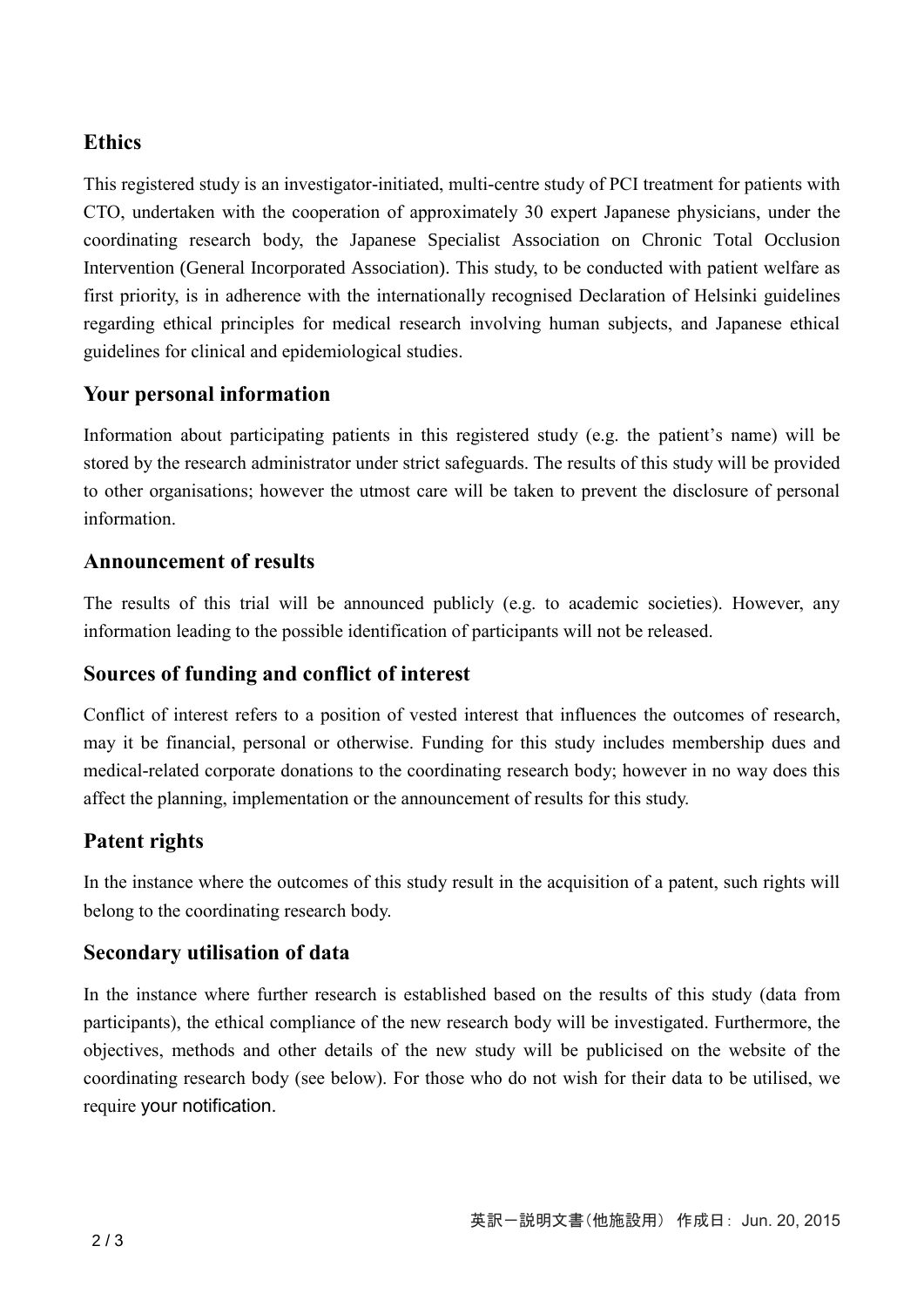#### **Freedom to withdraw from research**

Your decision to consent and offer your cooperation for this study must be based entirely on your own free will. You will not be coerced against your will. Non-consent will not result in any harm to your welfare. You are free to withdraw your consent at any time throughout the study without penalty.

If you wish to participate in this study, please complete the attached letter of consent.

### **Researcher and contact details**

Name of operator: Facility:

**Coordinating research body** Japanese board of CTO interventional specialist (General Incorporated Association) Website: <https://www.ctopci.com/>

 **Research administration**  Kurashiki Clinical Research Institute 1-1-1 Miwa, Kurashiki, Okayama 710-8602

**Japanese CTO- PCI Expert Registry Office**

Email: [cto.e.registry@gmail.com](mailto:cto.e.registry@gmail.com)